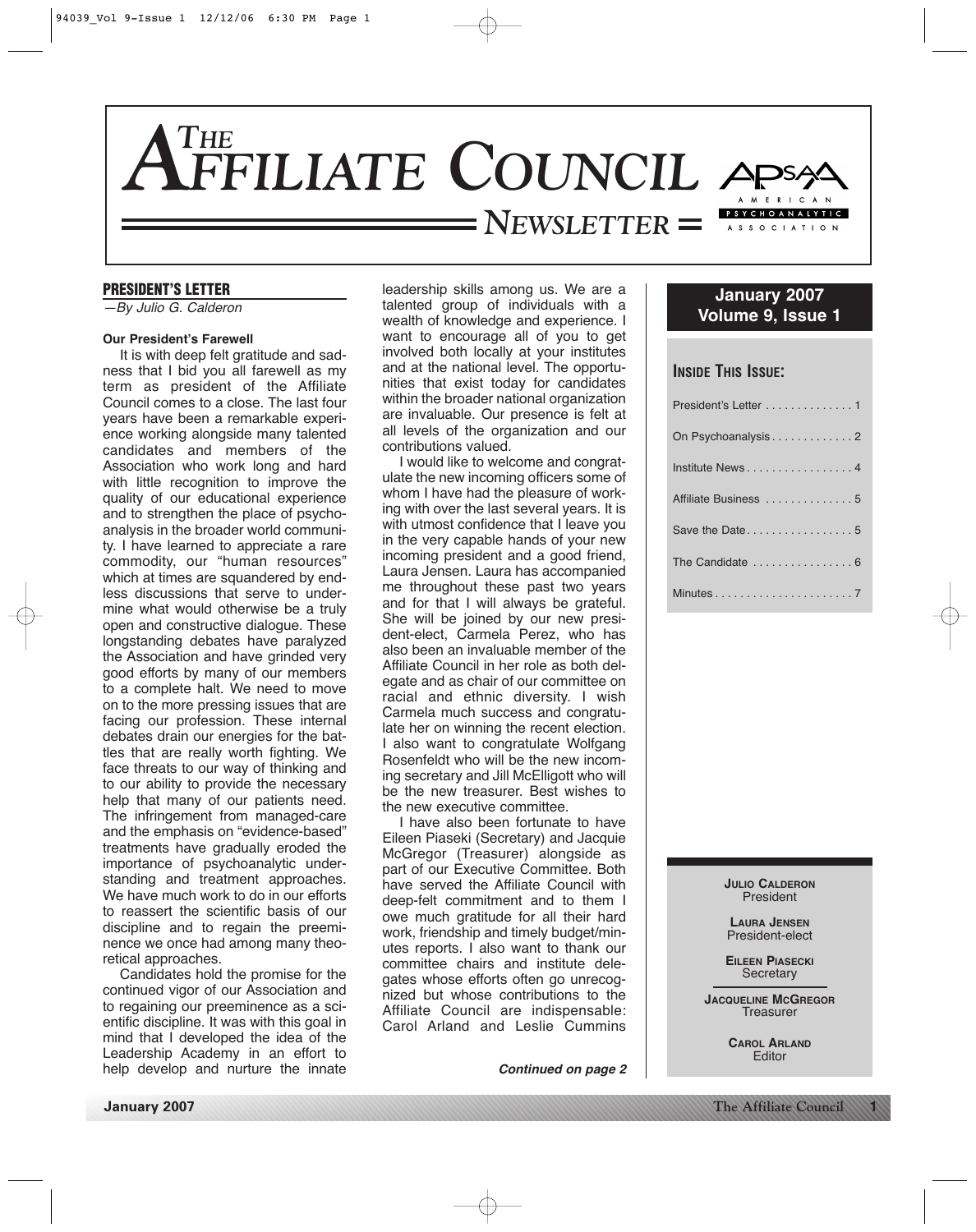#### *Continued from page 1*

(News-letter Editors), Carol Levin (Scientific Paper Prize), Beverly Betz & Ellen Helman (Scientific Programs), Susan Flinders (Affiliate Participation), Patrick Haggard (Gay & Lesbian Concerns), Gloria Shoemaker (By-Laws), John Skulstad & Robin Deutsch (IPSO), Aneil Shirke (Education) and Andrew Lagomasino (Nominations). One final thank you goes to Thomas Bartlett (Internet and Task Force on Education) whose ideas have challenged all of us to think outside the box and to Nancy Blieden and Jane Walvoord who helped me get where I am today. \*(I feel like I am accepting an Oscar; I hope I have not left anyone out and if I did my apologies)

#### **WINTER 2007 MEETING AND LEADER-SHIP ACADEMY**

I would like to extend a personal invitation to have you join us at the Winter 2007 Meeting of the American Psychoanalytic Association in New York. The Affiliate Council under the leadership of its candidate members has organized a wonderful line-up of programs of interest to candidates. The Affiliate Council meeting and breakfast on Thursday, January 18, 2007 at 7:45 am will be a wonderful opportunity to meet other candidates from across the country and learn more about what other institutes are doing to address candidate concerns. This meeting will feature a special workshop on media training led by Dottie Jeffries, Director of Public Information for the Association along with Gail Saltz, M.D., Co-chair of the Committee on Public Information and mental health contributor to NBC's The Today Show. Don't miss it!

I look forward to seeing you all in New York.

Warmest regards,

Julio G. Calderon, M.D.

## **ON PSYCHOANALYSIS**

## **PRACTICE BUILDING AND REFERRALS**

—Charles P. Fisher, M.D.

Creating a fulfilling psychoanalytic practice is a central task for candidates in psychoanalytic training and a critical element in professional satisfaction throughout one's career. Although survey data suggest a declining number of psychoanalytic cases per analyst in the American Psychoanalytic Association (APsaA), there are significant indications of trends in the opposite direction. Throughout the world, psychoanalysis is gaining new strength – notably in Latin America and Asia. In the United States, new psychoanalytic programs are being formed within APsaA (Portland, Oregon; Birmingham, Alabama; Syracuse, New York), and outside APsaA (IPA programs in San Francisco and Seattle; non-IPA programs in Boston, Los Angeles, and elsewhere). These developing programs reflect continuing strength in the psychoanalytic movement.

In certain communities, psychoanalytic practice is thriving, and cetain analysts have busy psychoanalytic practices. A number of factors promote these successful individual practices and communities. My central recommendation for building a psychoanalytic practice is to enhance your involvement in a psychoanalytic community. A psychoanalytic community is not a single institute, society, or center, but a complex web of individuals and organizations who share interests, knowledge, ideas, and clinical work in a broadly psychoanalytic arena.

To enhance your involvement, I recommend balancing the objective of promoting your own practice with the objectives of contributing to the creation of a rich psychoanalytic community and serving the needs of the public at large. These goals are synergistic. By pursuing them effectively, you become a better psychoanalyst, while becoming known as a skillful clinician. You build a respected place within your psychoanalytic community, while enriching the community in which you practice. You may be able to contribute to psychoanalytic knowledge, while promoting the awareness of psychoanalysis in related intellectual and clinical disciplines. And you are likely to increase referrals for your own practice and for other psychoanalysts, while providing more accessible and useful service to the broader community.

## **Specific Suggestions**

Several general comments apply to the following suggestions. First, many of these suggestions fit more than one category because they promote several objectives at the same time. Second, it is useful to assess your own interests and strengths to find the most suitable ways for you to become involved in your psychoanalytic community. Third, it is important to balance career goals with other goals in life and important life commitments. This kind of balance, little emphasized in psychoanalytic education, contributes significantly to long-term professional and personal satisfaction.

- 1. Make yourself visible in order to attract referrals from the larger community.
	- Become active in your professional discipline (psychiatry, psychology, social work, etc.) and in related organizations.
	- Become a local expert in a particular clinical area. This is often easier than you might think. You may be able to begin by simply declaring an interest

*Continued on page 3*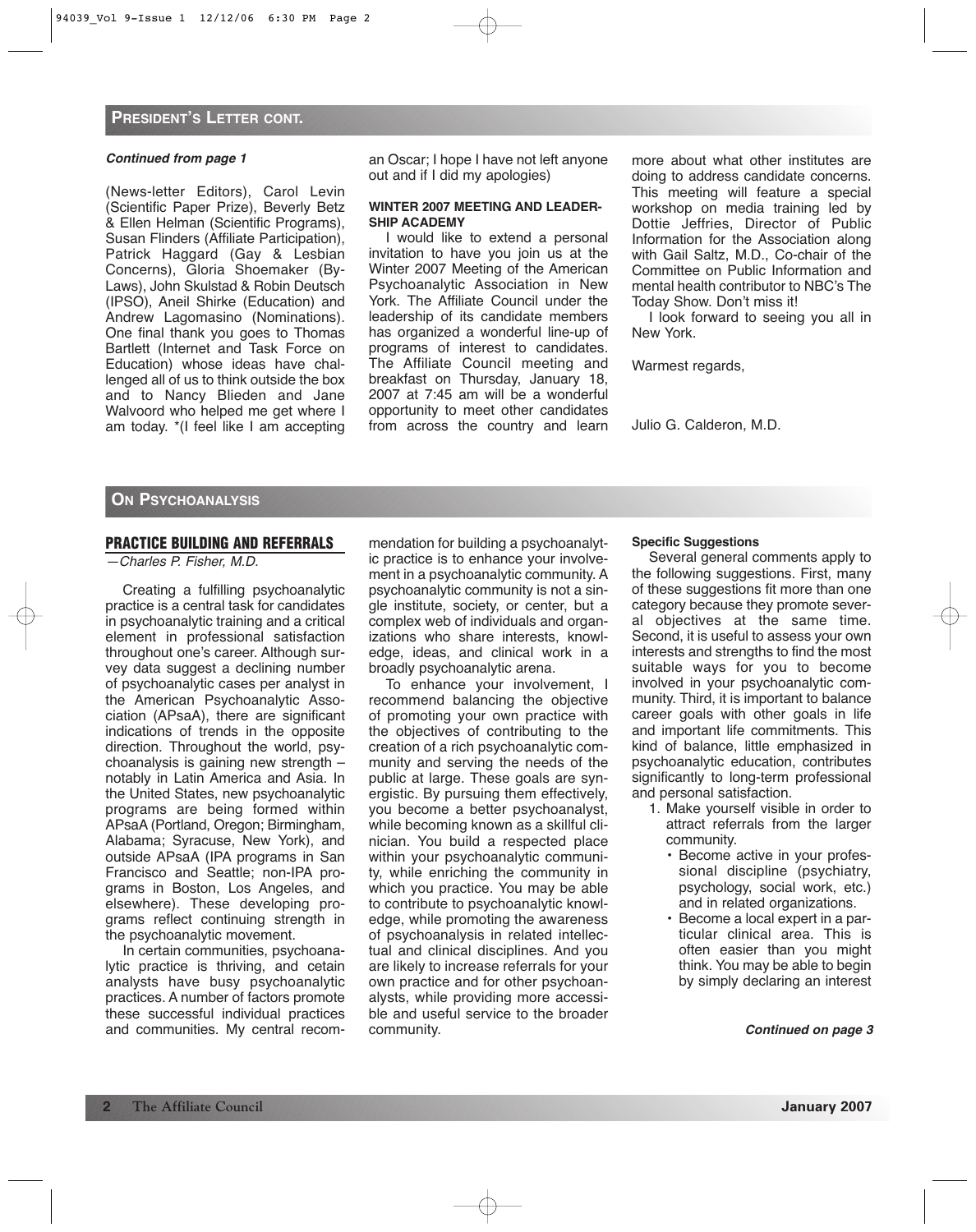## *Continued from page 2*

in working with a specific population of patients.

- Provide consultation and teaching at professional schools and training sites.
- Attend and participate in professional meetings of various kinds.
- Identify yourself as a psychoanalyst or a psychoanalytic candidate in all of these settings.
- Tell colleagues and supervisors that you desire referrals.
- 2. Improve your clinical work while strengthening ties with other analysts.
	- Present cases at conferences.
	- Join study groups and peer consultation groups.
	- Obtain psychoanalytic supervision or consultation.
	- Participate in regional and national psychoanalytic meetings.
- 3. Enrich the psychoanalytic community in which you practice.
	- Create a moderate fee referral network.
	- Create an outreach program for your institute.
	- Create a new community program or service.
	- Teach in the extension division of an institute or psychoanalytic center.
- 4. Conduct your clinical practice in a manner which tends to create analytic patients.
- Read Arnold Rothstein's book, Psychoanalytic Technique and the Creation of Analytic Patients (Second Edition, International Universities Press, 1997), and adapt his recommendations to your own practice.
- With each new patient, practice in a style which is compatible with future psychoanalytic work. Adopt an attitude which favors understanding rather than manipulation of the patient, which communicates to the patient that it may be possible to work in greater depth, and which addresses transference at an early point in the treatment.
- Learn to recognize indications for more intensive treatment.
- And learn to recognize when limited treatment goals are more appropriate for a patient. This serves patients well, and allows you to focus your efforts where you can be most effective.
- Learn to recognize inflection points in psychotherapy when an initial crisis has been resolved, and when the patient can choose to go deeper in order to address underlying issues.
- Learn to speak up boldly and sensitively in order to help patients recognize and respond to these choice points.
- Lower fees appropriately to make intensive treatment pos-

sible for patients, and raise fees appropriately when patients can afford to pay more.

- Avoid complacency when a psychotherapy is stagnating. It can be worthwhile to risk losing a case in order to increase the likelihood of deepening the treatment.
- Open up possibilities for future psychoanalytic treatment by way of certain fundamental interpretations, near the beginning of a psychotherapy. These fundamental interpretations are ones which link the patient's presenting problems (as experienced by the patient) with difficulties (resistances) which arise in the treatment. When it is possible to offer such interpretations, the patient is assisted in seeing the connection between analytic work with the clinician and obtaining help with presenting problems.

As you build your practice, keep in mind that your own psychoanalytic community and the psychoanalytic movement at large have everything to gain from your success.

Charles Fisher, M.D. is a Training and Supervising Analyst at the San Francisco Psychoanalytic Institute.

November 26, 2006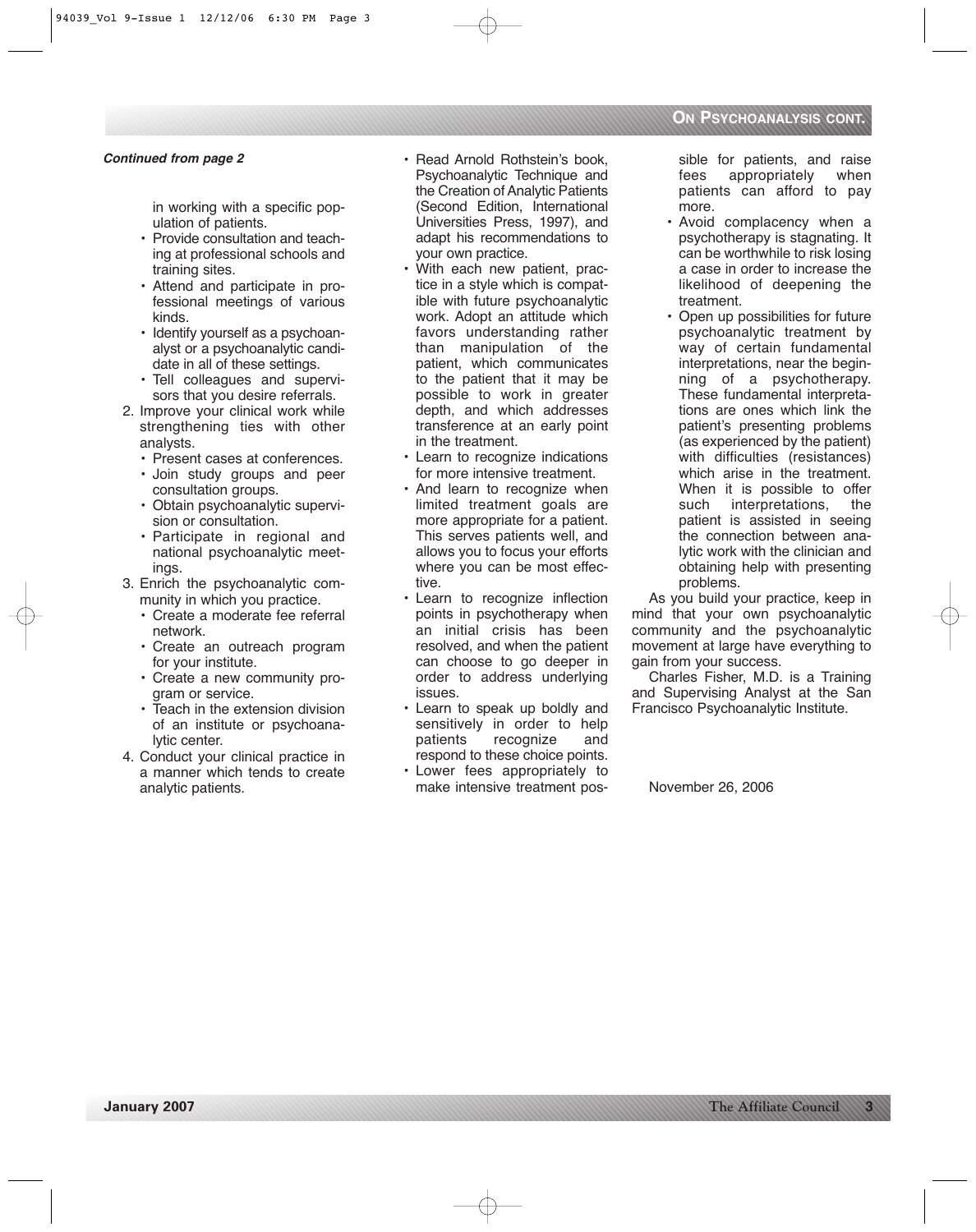## **NEW YORK UNIVERSITY PSYCHOANALYTIC INSTITUTE**

—By Carmela Perez, Ph.D.

The issue of practice building and referrals can get challenging when you start thinking about promoting yourself or even doing advertising and marketing, both activities which have been considered historically somewhat of a taboo amongst analysts. There seems to be a constant tension between our roles as analysts in training and practitioners trying to develop our businesses, and I would be interested to hear to what extent this is addressed at any institute. At NYU in addition to instructors and supervisors getting to know candidates and refer cases on an individual basis, the reduced-fee clinic has been one way to help candidate's get their cases and build their analytic practices. In the last few years, however, because of the large size of the classes, this has not been sufficient. A practice-building class has been a welcome addition to the curriculum. The class was focused on developing analytic practices and analytic patients. Last year, our candidate organization secretary, Doonam Kim, MD, put a lot of work into developing a directory list of all the candidates with their office location, specialties, and kinds of insurance accepted, if any. This list was a way of helping candidates with referrals to each other. I am not sure whether NYU candidates feel supported by the institute as they struggle through these issues and these tensions. Perhaps this is an area for our Affiliate Council to focus on.

## **NEW YORK PSYCHOANALYTIC INSTITUTE**

—By Hilli Dagony-Clark, Psy.D.

Several recent events have contributed to the growth and expansion of our institute. We have welcomed a class of five while celebrating the graduation of three. Additionally, our Candidates' Organization continues to thrive. Involved candidates attend meetings on alternate months, correspond through our recently created list serve, and engage in a mentorship program. Candidates are also encouraged to attend a Practice Building Seminar, hosted by the Dean of Education, Phil Herschenfeld, M.D., in order to expand and enhance their practices.

The Candidates' Organization is also involved in educational opportunities for our students. Sparked by the recent Affiliate Council presentation at the APsaA June Meetings, the Candidates' Organization will sponsor a candidate-focused presentation by Gail Saltz, M.D., on corresponding with the media. Additionally, the Candi-dates' Organization will host other APsaA candidates in New York for a reception and talk by Jonathan Shedler, Ph.D., in collaboration with the Institute's Program Committee on February 13th, 2007.

We are pleased to announce that Adele Tutter, M.D., Ph.D., took part in a panel that was formed for the 2006 CP Wilson Memorial Lecture at PANY, in which Medication in the Analytic Matrix was the topic.

It is with deep regret that we announce the deaths of three of our members, Leon Kupferstein, M.D., Joshua Perman, M.D., Matthew Silvan, Ph.D., over the past year. They were integral members of our community, and will be missed.

## **WASHINGTON CENTER FOR PSYCHOANALYSIS**

—By Cheryl Collins, M.D.

The Washington Center for Psychoanalysis sponsors a low fee clinic to help candidates generate analytic cases and to provide psychoanalysis to those for whom it would otherwise be unaffordable. To graduate, candidates are required to treat at least one low fee, sliding scale case. Fees are then pooled to offset the cost of the clinic, and the remaining profits are dispersed to participants. In turn, the candidate receives low fee supervision. The clinic is a virtual networking

tool, generating referrals from area psychiatry, psychology and social work training programs, as well from established psychoanalysts in the community. In addition, candidates make use of the listserve, an email community to advertise their areas of expertise and availability. A referral list is linked to the listserve and includes the types of cases each candidate is seeking. Also, a variety of networking opportunities are available through the center, including monthly scientific meetings, joint institute gatherings, and discussion groups. And of course we are all eager to help each other build our practices and meet graduation requirements.

## **MICHIGAN PSYCHOANALYTIC INSTITUTE**

—By Susan Flinders, Ph.D.

As we slide into the icy throw of winter, it appears that once again candidates are dusting off the cobwebs in their brains (as if any of us had quiet time there) and have begun a new year of coursework. Over the Summer, however, outgoing Co-President Susan Flinders had a party for candidates and their families at her house on the Lake. Her kayaks continually made orange and yellow brush strokes across the Lake, while her wine colored Waverunner kept up a similar pace. Susan was deemed skipper of her speed boat which ferried most of the guests around the lake and furnished wakeboard lessons to some bravehearted teens determined to master the sport. At shore other activities kept the pace that included eating, swimming, leisure floating and sunning, and minnow netting. Needless to say, it was rumored that the most amazing and gratifying quality of the day was that very little psychoanalysis was discussed and everyone was truly free on this day to regress in service of their egos.

*Continued on page 5*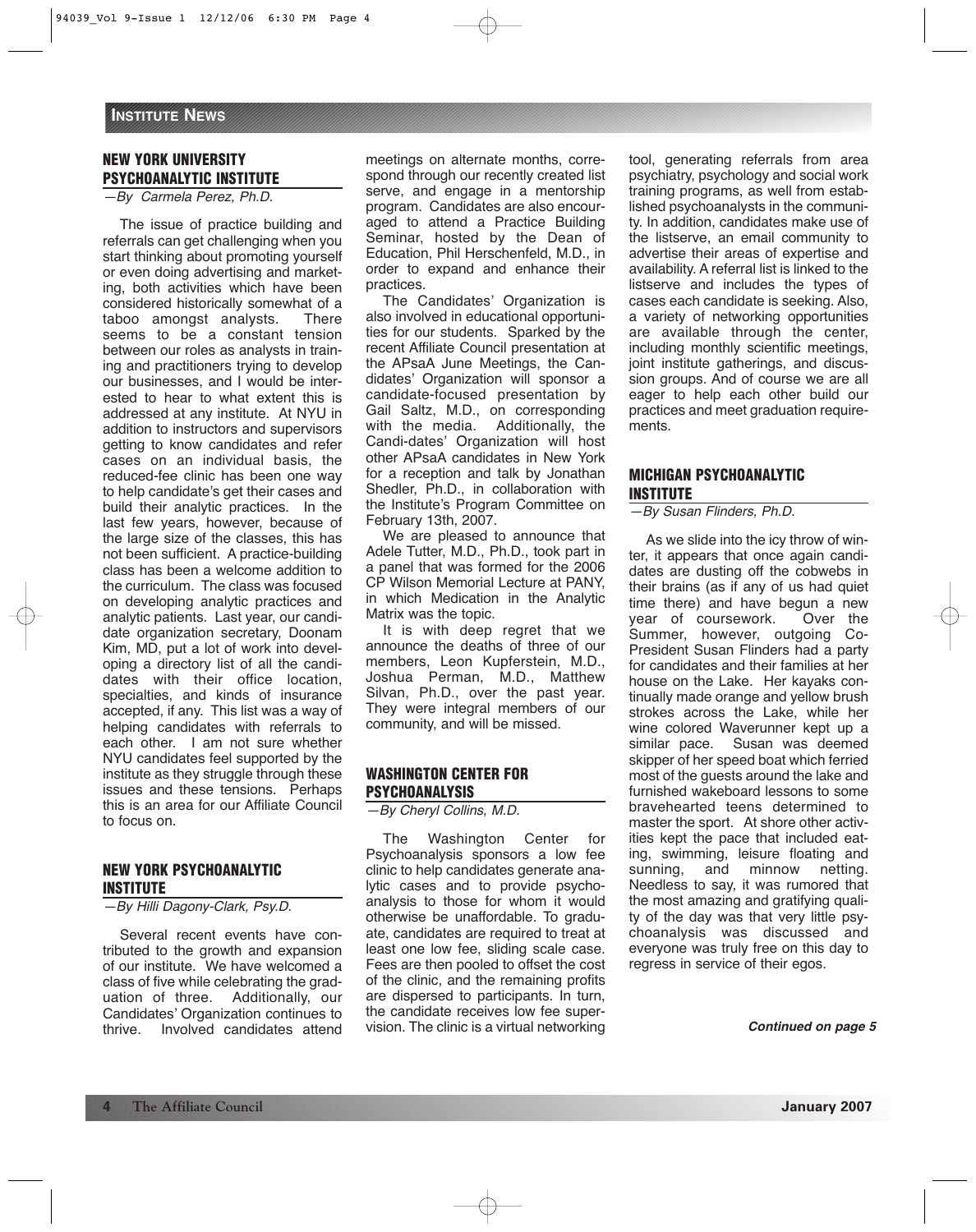Most recently, Dr. Alan Skolnikoff, training and supervising analyst from San Francisco, came to present a paper entitled "The Negation of Consensus: A Case Study.". Lynn Kuttnauer, Ph. D., a third year candidate, also had

**Continued from page 4** induction the opportunity to present case materi- ing explicit encouragement by analytic al to him prior to the presentation. A lively discussion ensued as candidates listened and lunched.

> The culture of building a practice is supported for Candidates in Michigan by an elective related to building an analytic practice, along with the ongo

educators and mentors in Michigan. The referral process is enhanced by<br>two treatment clinics, one in two treatment clinics, Farmington Hills and another in Ann Arbor, and by the positive influence of supervisors and other analytic mentors.

## **AFFILIATE BUSINESS**

## **AFFILIATE COUNCIL SCIENTIFIC PAPER PRIZE**

There were seven papers submitted to the Affiliate Council Scientific Paper Prize for 2006, and fourteen candidates and recent graduates made up the first round judging panel: Anne Adelman, Abby Herzig, Angelica Kaner, Ann Hoffman, Sol Bankier, Barbara Drinka, Bernadette Kovach, Meryl Berlin, Rebecca Mair, Karen Melilkian, Dan Fast, Susan Odell, Marc Rathburn, and Peggy Walsh, and I want to thank them for their careful readings. One paper was the clear winner: "Romantic Mirroring and Erotic Transference in the Female Analytic Dyad" by Terri Lee (Seattle). It received glowing reviews from each of its readers. It is a valuable contribution to psychoanalytic theory and practice, moving and beautifully written, and is a reworking of the paper that came in third last year. Terri will present her paper in New York, and I hope many of you will attend.

We had a challenging task in deciding the semi-final paper, for the first round judges had differing views of each of the six others. The final judges Beverly Betz, Michael Shulman, and Robin Deutsch helped in deciding to award the semi-final prize to the paper that was the most interesting psychoanalytically, "The Importance of Language to Self Regulation" by Lisa

Miller (Houston-Galveston). Lisa is a fellow in the neuroscience program in Houston, and has written a comprehensive and compelling review of neuroscience findings and argued their relevance for psychoanalysis. Her presentation in Denver will include power point slides of brain images and promises to teach us all a great deal about this exciting new area of research.

The judges have again been invited by Steven Levy to become editorial readers for JAPA. Beverly Betz (Baltimore Washington) and Angelica Kaner (New England East) will take over as co-chairs for the 2007 Competition.

# **SAVE THE DATE!!!!**

The editorial and managing staff of *The Candidate*—a journal about issues central to candidate life—will launch online next month at www.thecandidatejournal.org. We are really proud of the variety of contributions included in this issue! We have received submissions from the most senior psychoanalysts to the most junior candidates, from all over the country, from institutes of multiple theoretical perspectives.

We have also planned a celebratory launch party for **The Candidate**. It will take place on Friday January 19<sup>th</sup> just after the plenary session of this year's APSA 2007 Winter Meetings in New York City. The location is hip, and the crowd will offer a great chance to visit with colleagues from across the country and world in a relaxed setting. Come join us!

## **Where: Tina Kim Fine Art @ 41 West 57th Street – New York City When: Friday January 19, 2007, from 6:45-8:45 pm.**

We hope that you will all be able to attend. Please mark your calendars now, as your presence and support are vital to our success. When we send you a formal on-line invitation soon, we hope you will forward it to your colleagues, candidates and graduate analysts alike. The event will be primarily a celebration, but we also hope to advertise *The Candidate* and to raise funds through a modest entrance fee to fund our next issue.

# See You There!!!!

For further information, please contact:

Chap Attwell, M.D.: chapattwell@yahoo.com Abby Herzig, Psy.D.: ajkherzig@hotmail.com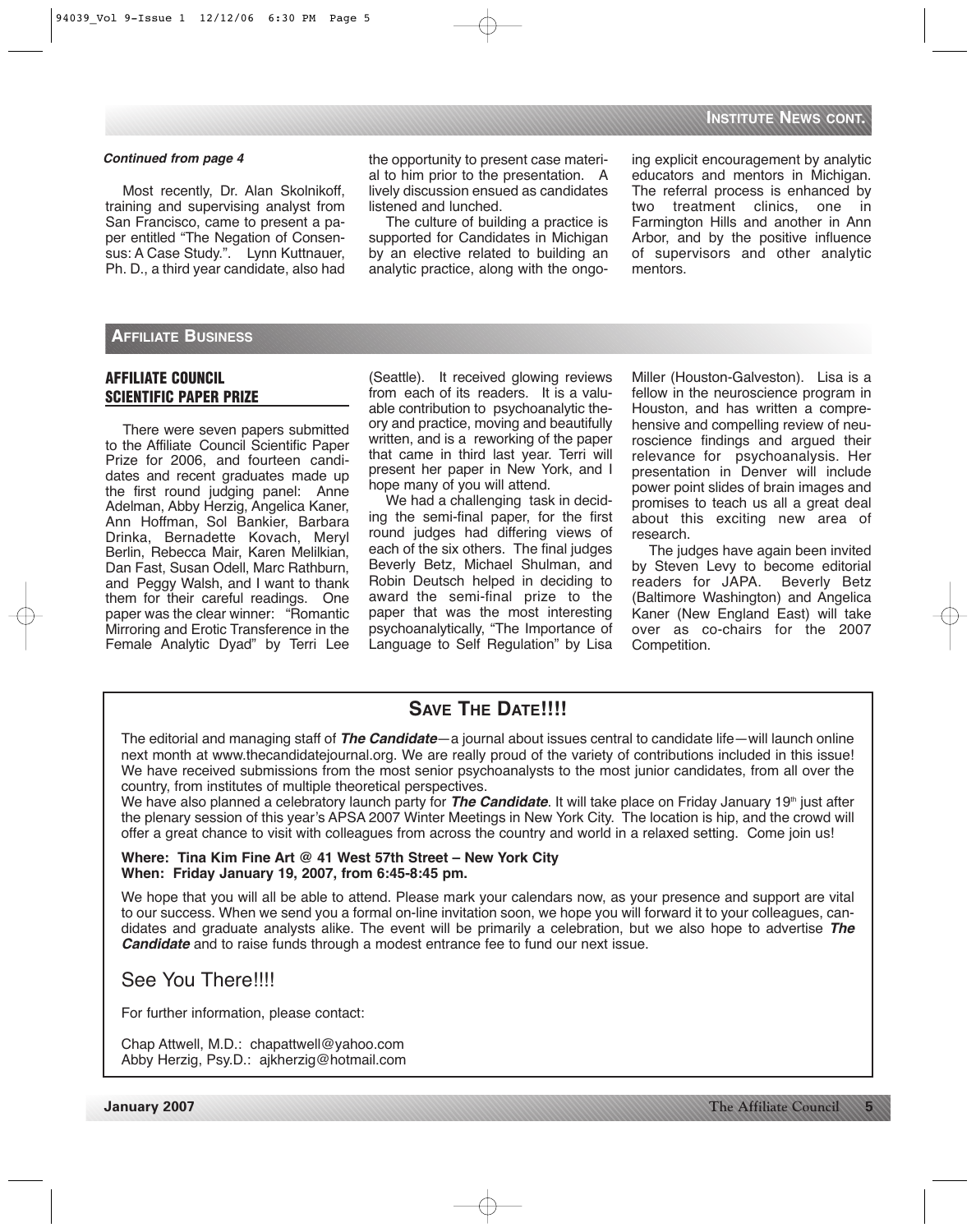## **THE CANDIDATE**

—By Abby Herzig, Psy.D.

Two years ago in a reading and writing seminar taught by Don Moss at NYU Psychoanalytic Institute (NYUPI), NYU Medical Center, candidates were asked to imagine themselves as editors of a journal devoted to topics of special relevance to candidates. The candidates sat on an editorial board, reviewed articles for publication, and submitted their own drafts to be reviewed by the editorial board for this imaginary journal. The candidates realized that there were issues related to candidacy that were not being written about elsewhere in the field. An idea was sparked and an interest grew out of this exercise about the potential of actualizing this imaginary journal. Fifteen candidates and four faculty advisors took on the task of bringing this journal to life. Today, two years later, we are thrilled to announce the launch of the new REAL online journal, The Candidate (www.thecandidatejournal.org).

Within the NYU Psychoanalytic Institute, support and enthusiasm for The Candidate came readily from the faculty and administration, particularly from the four faculty advisors of The Candidate, Donald Moss, MD, Joe Reppen, PhD, Steven Reisner, PhD and Arden Rothstein, PhD. It quickly became apparent that candidates were not the only individuals with something to say about psychoanalytic education. Many graduates and senior analysts wanted to write about experiences, both from their own training and as faculty members. Interest in and support for The Candidate came quickly from outside NYUPI, from the American Psychoanalytic Association, Division 39 of the American Psychological Association and from local, national and international candidates and graduate analysts.

The Candidate is the only journal solely committed to addressing issues of particular interest to candidates. We received and continue to encourage submissions from candidates—young and old, past and present. We are also extending our reaches to those in graduate and residency programs—who might one day be interested in becoming psychoanalytic candidates. We are proud of the responses we have received from the international community and are continuing our efforts to enlist the participation of those from around the globe.

The first volume is dedicated to "Beginnings:" The early experiences of psychoanalytic training. Candidates wrote papers on their experiences during the interview process, the assignment of a training analyst, and starting a control case. We published two recent panels related to candidacy: The first panel which is followed by invited responses by 10 candidates from around the country, is entitled "The Development of an Analytic Identity: The Impact of Early Formative Experiences and Theoretical Models in Training." The panel was sponsored by The Candidate and presented at the 2006 Winter Meetings of the American Psychoanalytic Association. The second panel, a PANY (Psychoanalytic Association of New York) meeting organized by NYUPI candidates asked: "Are there inherent impediments to the therapeutic outcome of a training analysis?" It is followed by invited responses from esteemed senior psychoanalysts.

The first volume also introduces our most recent endeavor to create an oral history of psychoanalysis. We begin this project with an online video interview with Roy Schafer who speaks candidly about his experiences as a candidate, including his supervision, his training analysis, his regrets, and his advice to current and future candidates. The online interview with Dr. Schafer is just the beginning of our goal to make the history of psychoanalysis more vivid, alive, and accessible.

We are celebrating the launch of The Candidate with a cocktail and fundraising event Friday January 19th from 6:45pm to 8:45pm following the plenary of the 2007 Winter Meeting of the American Psychoanalytic Association. The event will take place at Tina Kim Fine Art, an art gallery on 41 West 57<sup>th</sup> street. Everyone is welcome! Please join us in celebrating this significant achievement.

We encourage you to share the news of The Candidate with your colleagues, students, and teachers, and anyone who you think might be interested in reading and/or writing about candidacy.

Please visit The Candidate at www.thecandidatejournal.org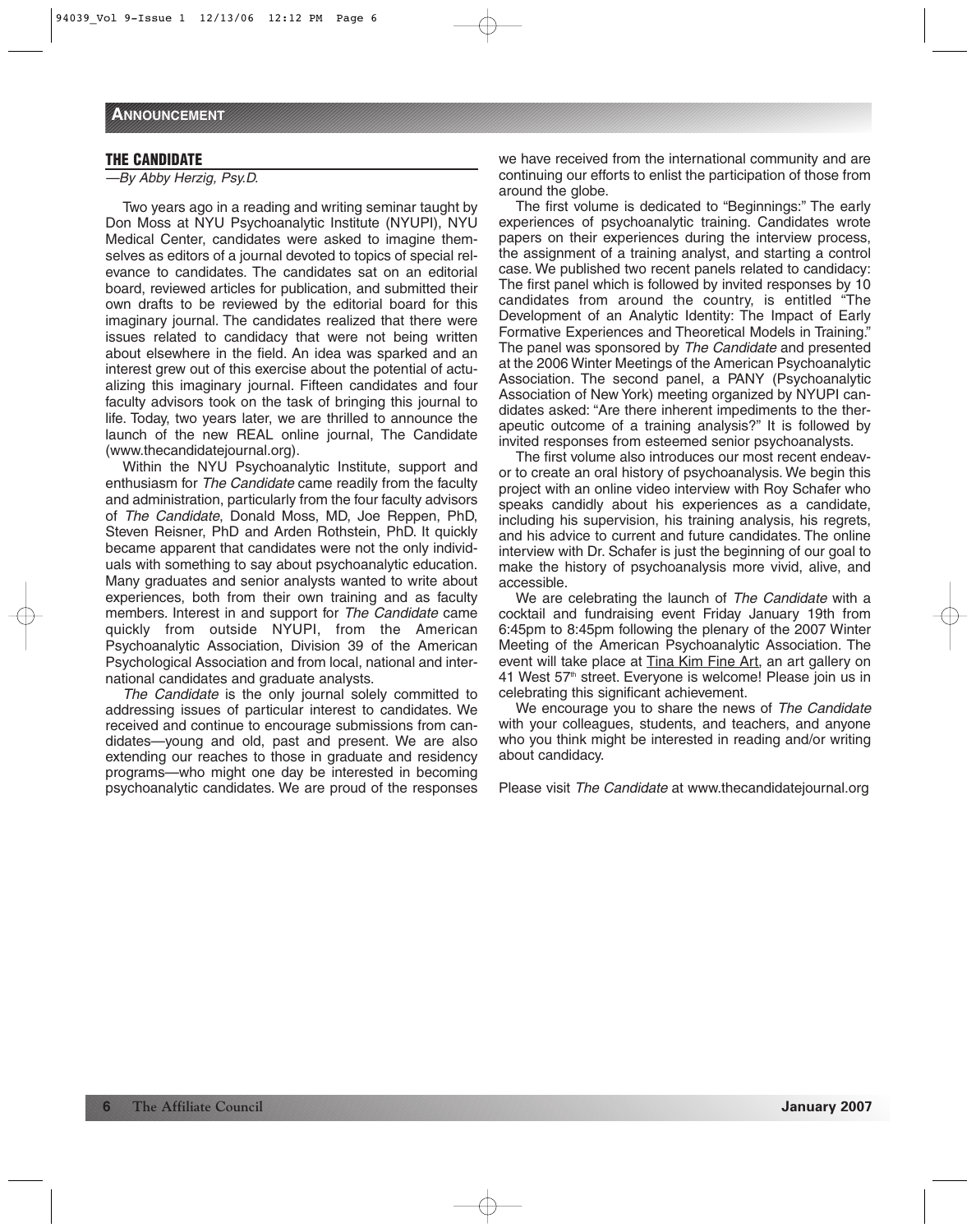# **Minutes of the Affiliate Council June 15, 2006 Washington-Hilton Hotel**

President Julio Calderon opened the meeting.

**ROLL CALL:** Eileen Piasecki, Secretary, called the roll. There were 16 Institutes represented or approximately 50%. There was a quorum although no votes were called for.

**MINUTES REVIEWED:** Piasecki asked for changes to the minutes as posted; there were none. There was a motion to accept the minutes and it was seconded. The current minutes were tape recorded.

**TREASURER'S REPORT:** Jacquie McGregor, Treasurer presented the Treasurer's report and the current budgeting process.

**COMMITTEE REPORTS:** Carol Levin presented the Scientific Paper Prize and the semi-finalist winner of the 2005 AC Paper Prize Susan Scheftel, Ph.D. from Columbia University Center for Psychoanalytic Training and Research for her paper: "The World of William Steig: A Creative Representation of Early Separation and Resiliency". Susan will be presenting her paper on Friday, June 16th , 2006. Dr. Steven Levy, editor of JAPA, has extended an invitation for the paper prize judges to be readers for JAPA.

Susana Muzkat (Brazil), President of IPSO, presented the members of the executive committee. IPSO is an international organization whose membership is open to all candidates from IPA institutes. For information about upcoming programs please refer to the IPSO webpage: www.ipsocandi-dates.org or consider signing up for their email lists. The affiliate council is also working together with IPSO to promote the Candidate Exchange Program which promotes cross-fertilization with other institutes throughout the world. If you are interested please contact Julio Calderon at jcalderonmd@bellsouth.net.

**ROUND ROBIN:** Candidates met with the PIPE (Project for Innovation in Psychoanalytic Education) committee to discuss candidates' perspectives on the current TA/SA system. Michael Singer, chair of the committee, reviewed the committee's deliberations and current findings of their informal polls.

- Some of the questions posed:
- Should the TA system be retained? With what, if any, modifications?
- What is your opinion of the policy of candidates being required to switch from a non-TA to a TA in order to begin training?
- What is your opinion of personal analyst choice? (This means a candidate can choose a TA or any analyst in good standing. Further qualifying criteria have yet to be determined for the non-TAs but might include a certain degree of immersion and a number of years post graduation.)
- What is your opinion of separating supervising and training analyst functions?

Candidates expressed a wide-range of opinions on the issue:

- External threat from non-APSA psychoanalytic training programs that do not require faculty to be appointed a TA/SA to analyze or supervise candidates.
- Revamping the TA system and the range of possibilities for choosing one's analyst and supervisor; allow for the personal analyst system. Getting access to a broader range of TA's particularly female and minority TA's. Consider the advantages of separating the TA and SA functions.
- Certification as an obstacle to becoming a TA.
- Analysts who do more work should be rewarded for their efforts. How do you ensure quality without excluding other good non-TA analysts?
- Certification as another measure/standard but not the sole measure of a good analyst.
- Certification seen as a "weeding out".
- Certification valued by candidates; prefer having a TA which has been certified.
- Certification: Important exercise to exposing our work to other analysts.
- Do candidates have special needs when being analyzed that are different than analyzing non-analysts? Important to have a special designation, TA, for those analysts.
- Psychoanalytic training already teaches basic competencies. Training analysts should be required to be recertified and reanalyzed if they are going to be analyzing candidates rather than a one time measure of competency.

*Continued on page 8*